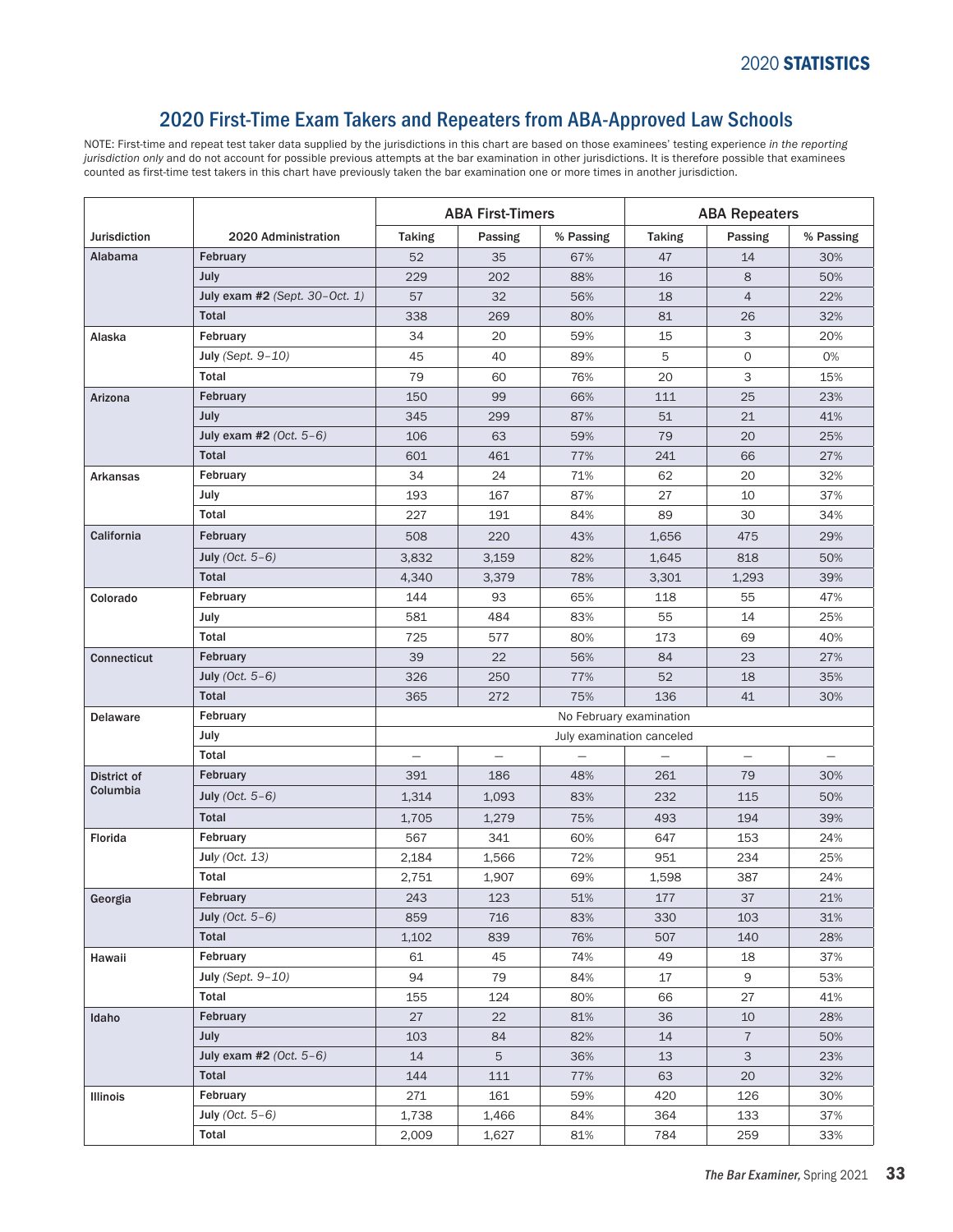## 2020 First-Time Exam Takers and Repeaters from ABA-Approved Law Schools (continued)

|                      |                                | <b>ABA First-Timers</b> |         |           | <b>ABA Repeaters</b> |                |           |  |
|----------------------|--------------------------------|-------------------------|---------|-----------|----------------------|----------------|-----------|--|
| <b>Jurisdiction</b>  | 2020 Administration            | <b>Taking</b>           | Passing | % Passing | <b>Taking</b>        | Passing        | % Passing |  |
| Indiana              | February                       | 118                     | 73      | 62%       | 128                  | 46             | 36%       |  |
|                      | July $(Aug. 4)$                | 343                     | 295     | 86%       | 168                  | 103            | 61%       |  |
|                      | Total                          | 461                     | 368     | 80%       | 296                  | 149            | 50%       |  |
| Iowa                 | February                       | 39                      | 23      | 59%       | 21                   | 5              | 24%       |  |
|                      | July                           | 152                     | 133     | 88%       | 10                   | $\mathbf{1}$   | 10%       |  |
|                      | Total                          | 191                     | 156     | 82%       | 31                   | 6              | 19%       |  |
| Kansas               | February                       | 31                      | 29      | 94%       | 9                    | $\overline{2}$ | 22%       |  |
|                      | July                           | 103                     | 93      | 90%       | 8                    | 3              | 38%       |  |
|                      | July exam #2 (Sept. $9-10$ )   | 17                      | 13      | 76%       | 6                    | $\overline{4}$ | 67%       |  |
|                      | <b>Total</b>                   | 151                     | 135     | 89%       | 23                   | 9              | 39%       |  |
| Kentucky             | February                       | 91                      | 66      | 73%       | 90                   | 35             | 39%       |  |
|                      | July (Oct. $5-6$ )             | 251                     | 210     | 84%       | 72                   | 30             | 42%       |  |
|                      | Total                          | 342                     | 276     | 81%       | 162                  | 65             | 40%       |  |
| Louisiana            | February                       | 98                      | 55      | 56%       | 107                  | 61             | 57%       |  |
|                      | July (Aug. 24)                 | 33                      | 28      | 85%       | 52                   | 42             | 81%       |  |
|                      | July exam #2 (Oct. 20)         | 62                      | 32      | 52%       | 109                  | 39             | 36%       |  |
|                      | Total                          | 193                     | 115     | 60%       | 268                  | 142            | 53%       |  |
| Maine                | February                       | 35                      | 23      | 66%       | 25                   | $\overline{7}$ | 28%       |  |
|                      | July (Sept. 30-Oct. 1)         | 111                     | 100     | 90%       | 14                   | 8              | 57%       |  |
|                      | Total                          | 146                     | 123     | 84%       | 39                   | 15             | 38%       |  |
| Maryland             | February                       | 107                     | 61      | 57%       | 185                  | 56             | 30%       |  |
|                      | July (Oct. $5-6$ )             | 643                     | 516     | 80%       | 145                  | 47             | 32%       |  |
|                      | <b>Total</b>                   | 750                     | 577     | 77%       | 330                  | 103            | 31%       |  |
| <b>Massachusetts</b> | February                       | 93                      | 54      | 58%       | 222                  | 76             | 34%       |  |
|                      | July (Oct. $5-6$ )             | 1,053                   | 914     | 87%       | 147                  | 62             | 42%       |  |
|                      | Total                          | 1,146                   | 968     | 84%       | 369                  | 138            | 37%       |  |
| Michigan             | February                       | 170                     | 118     | 69%       | 184                  | 93             | 51%       |  |
|                      | July (July 28)                 | 533                     | 430     | 81%       | 190                  | 78             | 41%       |  |
|                      | <b>Total</b>                   | 703                     | 548     | 78%       | 374                  | 171            | 46%       |  |
| Minnesota            | February                       | 100                     | 66      | 66%       | 101                  | 37             | 37%       |  |
|                      | July                           | 340                     | 312     | 92%       | 14                   | 10             | 71%       |  |
|                      | July exam $#2$ (Sept. $9-10$ ) | 153                     | 118     | 77%       | 39                   | 12             | 31%       |  |
|                      | Total                          | 593                     | 496     | 84%       | 154                  | 59             | 38%       |  |
| <b>Mississippi</b>   | February                       | 27                      | 18      | 67%       | 22                   | 9              | 41%       |  |
|                      | <b>July</b>                    | 97                      | 80      | 82%       | 20                   | 11             | 55%       |  |
|                      | Total                          | 124                     | 98      | 79%       | 42                   | 20             | 48%       |  |
| Missouri             | February                       | 121                     | 82      | 68%       | 96                   | 26             | 27%       |  |
|                      | July                           | 550                     | 490     | 89%       | 48                   | 15             | 31%       |  |
|                      | Total                          | 671                     | 572     | 85%       | 144                  | 41             | 28%       |  |
| Montana              | February                       | 26                      | 14      | 54%       | 11                   | 6              | 55%       |  |
|                      | <b>July</b>                    | 78                      | 71      | 91%       | 5                    | $\circ$        | 0%        |  |
|                      | Total                          | 104                     | 85      | 82%       | 16                   | 6              | 38%       |  |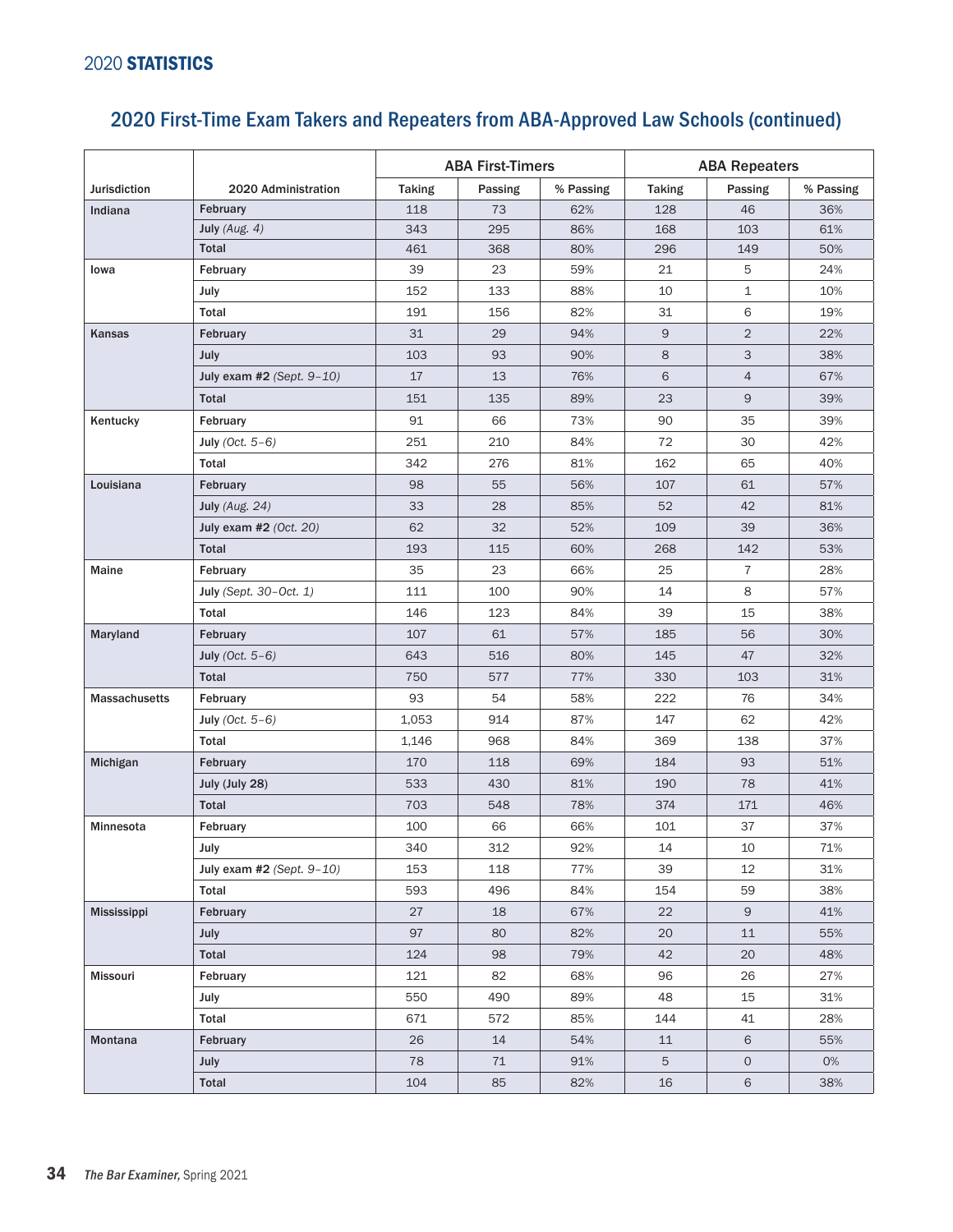|                     |                                | <b>ABA First-Timers</b> |                |           | <b>ABA Repeaters</b> |                |           |  |
|---------------------|--------------------------------|-------------------------|----------------|-----------|----------------------|----------------|-----------|--|
| <b>Jurisdiction</b> | 2020 Administration            | <b>Taking</b>           | Passing        | % Passing | <b>Taking</b>        | Passing        | % Passing |  |
| <b>Nebraska</b>     | February                       | 19                      | 11             | 58%       | 34                   | 14             | 41%       |  |
|                     | July                           | 137                     | 124            | 91%       | 5                    | $\overline{2}$ | 40%       |  |
|                     | July exam $#2$ (Sept. $9-10$ ) | 17                      | 12             | 71%       | $\overline{7}$       | $\mathbf{1}$   | 14%       |  |
|                     | Total                          | 173                     | 147            | 85%       | 46                   | 17             | 37%       |  |
| Nevada              | February                       | 94                      | 63             | 67%       | 89                   | 33             | 37%       |  |
|                     | July (Aug. 11-12)              | 232                     | 168            | 72%       | 65                   | 23             | 35%       |  |
|                     | Total                          | 326                     | 231            | 71%       | 154                  | 56             | 36%       |  |
| New Hampshire       | February                       | 21                      | 14             | 67%       | 14                   | 6              | 43%       |  |
|                     | July (Oct. $5-6$ )             | 81                      | 64             | 79%       | 5                    | $\mathbf{1}$   | 20%       |  |
|                     | Total                          | 102                     | 78             | 76%       | 19                   | $\overline{7}$ | 37%       |  |
| New Jersey          | February                       | 209                     | 138            | 66%       | 246                  | 67             | 27%       |  |
|                     | July (Oct. $5-6$ )             | 1,208                   | 863            | 71%       | 199                  | 68             | 34%       |  |
|                     | <b>Total</b>                   | 1,417                   | 1,001          | 71%       | 445                  | 135            | 30%       |  |
| <b>New Mexico</b>   | February                       | 96                      | 68             | 71%       | 35                   | 19             | 54%       |  |
|                     | July (Sept. $9-10$ )           | 319                     | 289            | 91%       | 18                   | 12             | 67%       |  |
|                     | Total                          | 415                     | 357            | 86%       | 53                   | 31             | 58%       |  |
| <b>New York</b>     | February                       | 766                     | 549            | 72%       | 1,144                | 367            | 32%       |  |
|                     | July (Oct. $5-6$ )             | 4,016                   | 3,560          | 89%       | 146                  | 65             | 45%       |  |
|                     | <b>Total</b>                   | 4,782                   | 4,109          | 86%       | 1,290                | 432            | 33%       |  |
| North Carolina      | February                       | 216                     | 148            | 69%       | 186                  | 56             | 30%       |  |
|                     | July                           | 570                     | 511            | 90%       | 98                   | 44             | 45%       |  |
|                     | Total                          | 786                     | 659            | 84%       | 284                  | 100            | 35%       |  |
| North Dakota        | February                       | 5                       | $\overline{2}$ | 40%       | 11                   | 8              | 73%       |  |
|                     | July                           | 54                      | 44             | 81%       | $\overline{4}$       | $\circ$        | 0%        |  |
|                     | <b>Total</b>                   | 59                      | 46             | 78%       | 15                   | 8              | 53%       |  |
| Ohio                | February                       | 81                      | 60             | 74%       | 165                  | 64             | 39%       |  |
|                     | July (Oct. $5-6$ )             | 808                     | 689            | 85%       | 144                  | 50             | 35%       |  |
|                     | Total                          | 889                     | 749            | 84%       | 309                  | 114            | 37%       |  |
| <b>Oklahoma</b>     | February                       | 47                      | 44             | 94%       | 63                   | 32             | 51%       |  |
|                     | July                           | 245                     | 209            | 85%       | 23                   | 6              | 26%       |  |
|                     | Total                          | 292                     | 253            | 87%       | 86                   | 38             | 44%       |  |
| Oregon              | February                       | 93                      | 65             | 70%       | 74                   | 35             | 47%       |  |
|                     | July                           | 202                     | 192            | 95%       | 8                    | 3              | 38%       |  |
|                     | July exam #2 $(Oct. 5-6)$      | 22                      | 18             | 82%       | 48                   | 30             | 63%       |  |
|                     | Total                          | 317                     | 275            | 87%       | 130                  | 68             | 52%       |  |
| Pennsylvania        | February                       | 229                     | 159            | 69%       | 274                  | 105            | 38%       |  |
|                     | July (Oct. $5-7$ )             | 1,060                   | 873            | 82%       | 189                  | 76             | 40%       |  |
|                     | Total                          | 1,289                   | 1,032          | 80%       | 463                  | 181            | 39%       |  |
| Rhode Island        | February                       | 17                      | 6              | 35%       | 22                   | 8              | 36%       |  |
|                     | July (Sept. 30-Oct. 1)         | 63                      | 42             | 67%       | 9                    | 6              | 67%       |  |
|                     | Total                          | 80                      | 48             | 60%       | 31                   | 14             | 45%       |  |

## 2020 First-Time Exam Takers and Repeaters from ABA-Approved Law Schools (continued)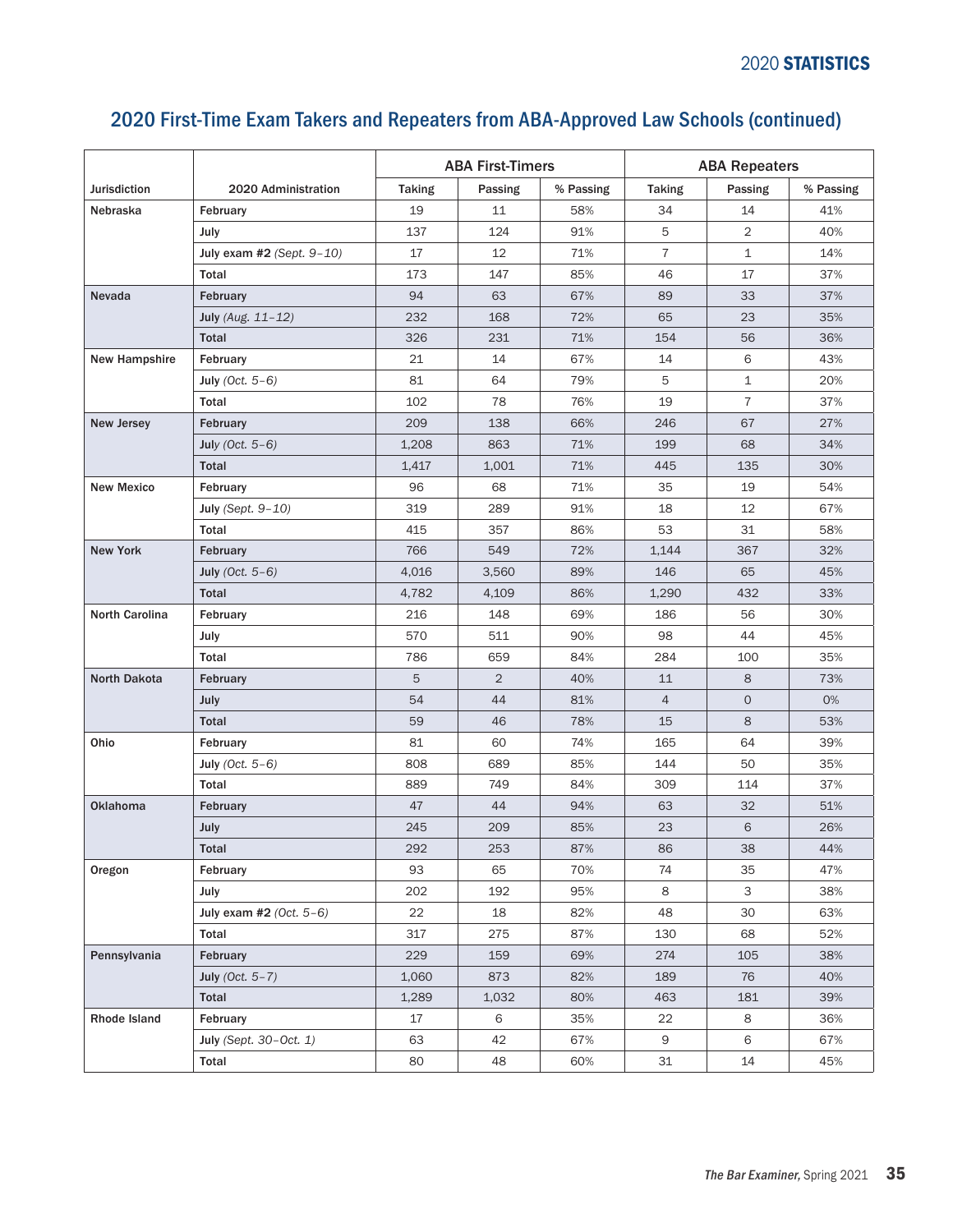|                       |                                  | <b>ABA First-Timers</b>        |                     |             | <b>ABA Repeaters</b> |                |           |  |
|-----------------------|----------------------------------|--------------------------------|---------------------|-------------|----------------------|----------------|-----------|--|
| <b>Jurisdiction</b>   | 2020 Administration              | <b>Taking</b>                  | Passing             | % Passing   | <b>Taking</b>        | Passing        | % Passing |  |
| <b>South Carolina</b> | February                         | 109                            | 73                  | 67%         | 84                   | 34             | 40%       |  |
|                       | July                             | 334                            | 249                 | 75%         | 50                   | 27             | 54%       |  |
|                       | <b>Total</b>                     | 443                            | 322                 | 73%         | 134                  | 61             | 46%       |  |
| South Dakota          | February                         | 13                             | 6                   | 46%         | 11                   | 3              | 27%       |  |
|                       | July                             | 51                             | 39                  | 76%         | 10                   | 4              | 40%       |  |
|                       | <b>Total</b>                     | 64                             | 45                  | 70%         | 21                   | $\overline{7}$ | 33%       |  |
| <b>Tennessee</b>      | February                         | 118                            | 78                  | 66%         | 111                  | 38             | 34%       |  |
|                       | July (Oct. $5-6$ )               | 516                            | 429                 | 83%         | 78                   | 32             | 41%       |  |
|                       | Total                            | 634                            | 507                 | 80%         | 189                  | 70             | 37%       |  |
| Texas                 | February                         | 398                            | 233                 | 59%         | 495                  | 197            | 40%       |  |
|                       | July (Sept. 9-10)                | 813                            | 701                 | 86%         | 166                  | 73             | 44%       |  |
|                       | July exam #2 $(Oct. 5-6)$        | 748                            | 538                 | 72%         | 283                  | 115            | 41%       |  |
|                       | Total                            | 1,959                          | 1,472               | 75%         | 944                  | 385            | 41%       |  |
| Utah                  | February                         | 54                             | 43                  | 80%         | 25                   | 6              | 24%       |  |
|                       | July (Sept. 30-Oct. 1)           | 48                             | 37                  | 77%         | 11                   | $\overline{4}$ | 36%       |  |
|                       | <b>Total</b>                     | 102                            | 80                  | 78%         | 36                   | 10             | 28%       |  |
| Vermont               | February                         | 82                             | 70                  | 85%         | 9                    | $\overline{2}$ | 22%       |  |
|                       | July (Oct. $5-6$ )               | 47                             | 31                  | 66%         | 3                    | $\circ$        | 0%        |  |
|                       | Total                            | 129                            | 101                 | 78%         | 12                   | 2              | 17%       |  |
| Virginia              | February                         | 90                             | 55                  | 61%         | 115                  | 59             | 51%       |  |
|                       | <b>July</b>                      | 380                            | 349                 | 92%         | 23                   | 10             | 43%       |  |
|                       | July exam $#2$ (Sept. 10)        | 148                            | 117                 | 79%         | 46                   | 31             | 67%       |  |
|                       | Total                            | 618                            | 521                 | 84%         | 184                  | 100            | 54%       |  |
| Washington            | February                         | 122                            | 71                  | 58%         | 102                  | 47             | 46%       |  |
|                       | July                             | 51                             | 49                  | 96%         | 5                    | 3              | 60%       |  |
|                       | July exam $#2$ (Sept. $9-10$ )   | 9                              | 9                   | 100%        | 0                    | 0              | 0%        |  |
|                       | Total                            | 182                            | 129                 | 71%         | 107                  | 50             | 47%       |  |
| West Virginia         | February                         | 40                             | 28                  | 70%         | 40                   | 9              | 23%       |  |
|                       | July                             | 131                            | 111                 | 85%         | 19                   | 5              | 26%       |  |
|                       | <b>Total</b>                     | 171                            | 139                 | 81%         | 59                   | 14             | 24%       |  |
| Wisconsin             | February                         | 44                             | 31                  | 70%         | 22                   | 6              | 27%       |  |
|                       | July                             | 95                             | 79                  | 83%         | 19                   | $\overline{7}$ | 37%       |  |
|                       | Total                            | 139                            | 110                 | 79%         | 41                   | 13             | 32%       |  |
| Wyoming               | February                         | 13                             | 6                   | 46%         | 14                   | 10             | 71%       |  |
|                       | July                             | 43                             | 38                  | 88%         | $\overline{4}$       | $\overline{2}$ | 50%       |  |
|                       | July exam $#2$ (Sept. 30-Oct. 1) | 9                              | $\overline{4}$      | 44%         | $\overline{2}$       | $\circ$        | 0%        |  |
|                       | Total                            | 65                             | 48                  | 74%         | 20                   | 12             | 60%       |  |
| Guam                  | February                         | 5<br>3<br>9<br>4<br>80%<br>0%  |                     |             |                      |                |           |  |
|                       | July<br>Total                    | July examination canceled<br>5 |                     |             |                      |                |           |  |
|                       | February                         | $\overline{4}$                 | 4<br>$\overline{4}$ | 80%<br>100% | 3<br>$\mathbf{1}$    | 0<br>$\circ$   | 0%<br>0%  |  |
| N. Mariana<br>Islands | July                             | $\mathbf{1}$                   | $\mathbf{1}$        | 100%        |                      |                |           |  |
|                       | Total                            | 5                              | 5                   | 100%        | $\mathbf 1$          | $\circ$        | 0%        |  |
|                       |                                  |                                |                     |             |                      |                |           |  |